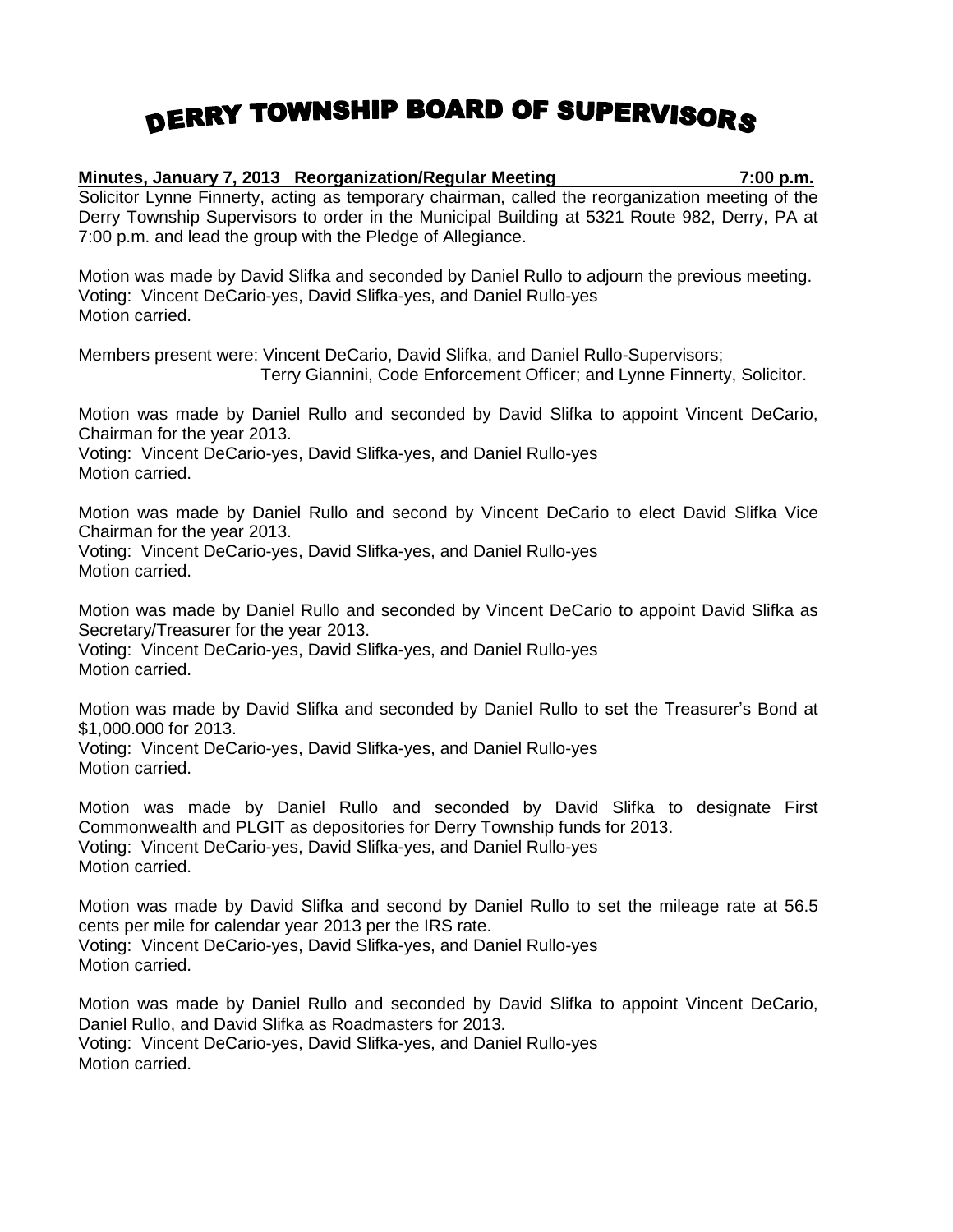Motion was made by David Slifka and seconded by Daniel Rullo to maintain three Road Districts as follows: District 1- Vincent DeCario; District 2- David Slifka, and District 3- Daniel Rullo. Voting: Vincent DeCario-yes, David Slifka-yes, and Daniel Rullo-yes Motion carried.

Motion was made by Daniel Rullo and seconded by David Slifka to appoint the firm of Dodaro, Matta, and Cambest as Solicitor for 2013. Voting: Vincent DeCario-yes, David Slifka-yes, and Daniel Rullo-yes Motion carried.

Motion was made by David Slifka and seconded by Daniel Rullo to appoint Gibson-Thomas as Engineer at will for 2013.

Voting: Vincent DeCario-yes, David Slifka-yes, and Daniel Rullo-yes Motion carried.

Motion was made by Daniel Rullo and seconded by David Slifka to appoint Emil Bove as Certified Sewage Enforcement Officer for 2013. Voting: Vincent DeCario-yes, David Slifka-yes, and Daniel Rullo-yes

Motion carried.

Motion was made by David Slifka and seconded by Daniel Rullo to award the Insurance Contract for 2013 to Varine-Slavin Insurance Agency. Voting: Vincent DeCario-yes, David Slifka-yes, and Daniel Rullo-yes. Motion carried.

Motion was made by Daniel Rullo and seconded by David Slifka to appoint Terry Giannini as Emergency Management Director for 2013. Voting: Vincent DeCario-yes, David Slifka-yes, and Daniel Rullo-yes Motion carried.

Motion was made by David Slifka and seconded by Daniel Rullo to appoint Richard Laick to the Vacancy Board for 2013.

Voting: Vincent DeCario-yes, David Slifka-yes, and Daniel Rullo-yes Motion carried.

Motion was made by Daniel Rullo and seconded by David Slifka to appoint Ellen Keefe to the Derry Township Municipal Authority for a five-year term. Voting: David Slifka-yes, and Daniel Rullo-yes, Vincent DeCario-no Motion carried.

Motion was made by David Slifka and second by Daniel Rullo to hold meetings on the first Tuesday of each month for 2013 except for the November meeting which will be held on the first Wednesday. The meetings will be held at 7 p.m. in the Derry Township Municipal Building, 5321 Route 982, Derry, PA 15627. Meeting dates are as follows:

February 5, March 5, April 2, May 7, June 4, July 2, August 6, September 3, October 1, November 6, and December 3

Voting: Vincent DeCario-yes, David Slifka-yes, and Daniel Rullo-yes Motion carried.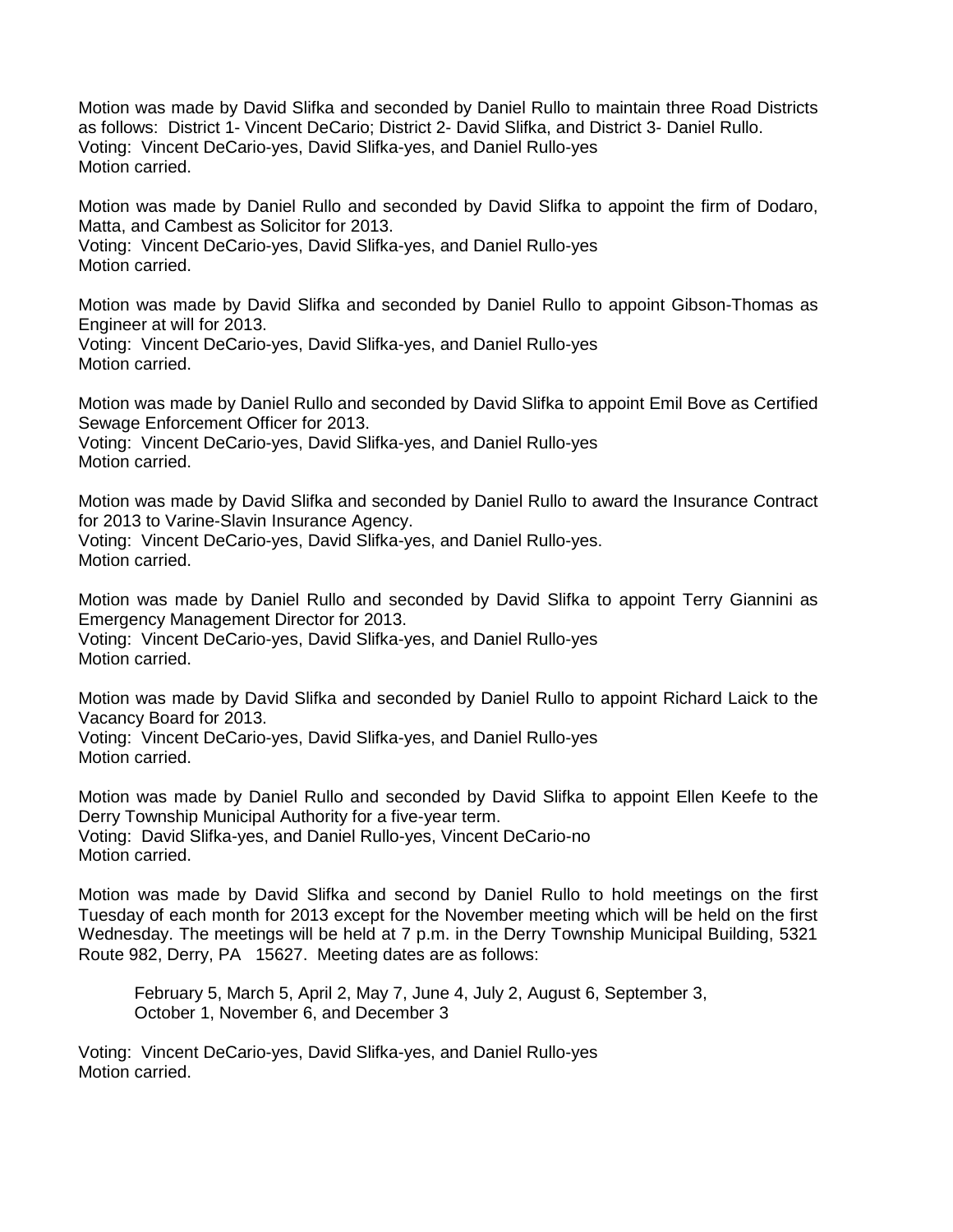Motion was made by Daniel Rullo and seconded by David Slifka to approve the Board of Supervisors attendance at the 91st Annual State Convention of the Pennsylvania Association of Township Supervisors to be held April 21-24, 2013 with the voting delegate to be the Chairman. Supervisors will be paid their normal wages and expenses that include room, meals, and travel. Voting: Vincent DeCario-yes, David Slifka-yes, and Daniel Rullo-yes Motion carried.

Motion was made by David Slifka and seconded by Daniel Rullo to continue all policies and procedures, millage, fire hydrant and street light taxes at 2004 levels:

| Real Estate Tax                |   | 3 mills                          |
|--------------------------------|---|----------------------------------|
| Earned Income Tax              |   | $1\% = 50\%$ to Township         |
|                                |   | 50% to School District           |
| Amusement Tax                  |   | 5% - Price of Admission          |
| <b>Municipal Lien Letters-</b> |   | \$15                             |
| <b>Street Light Tax</b>        |   | Flat Rate: \$20 occupied parcels |
|                                |   | \$10 vacant parcels              |
| Fire Hydrant                   |   | Flat Rate: \$6                   |
| <b>Driveway Permits</b>        | - | \$25                             |
| Road Bonding                   | - | \$12,500 per mile                |
| <b>Solicitation Permits</b>    |   | \$50 per month                   |
| <b>Encroachment Permits</b>    |   | Per PennDOT Fee Schedule         |

Voting: Vincent DeCario-yes, David Slifka-yes, and Daniel Rullo-yes Motion carried.

The meeting was open to the public for comments: Joann Cinibulk questioned who the Supervisors were back in 1973, adopting mandatory garbage in the Township, recycling in Derry Borough, and plowing/salting Froggy Way. A discussion was held

Judy Knopsnider thanked Vince DeCario for the ashes and asked if Ruby Street was going to be paved. A discussion was held.

ANNOUNCEMENTS: Christmas Tree Recycling

Remove vehicles and basketball hoops from roads during the winter January 24-Residents must recycle televisions, computers, computer monitors, and computer peripherals DO NOT THROW SNOW ONTO TOWNSHIP ROAD RIGHT-OF WAYS

Motion was made by David Slifka and seconded by Daniel Rullo to approve Minutes of December 4 and 27, 2012.

Voting: Vincent DeCario-yes, David Slifka-yes, and Daniel Rullo-yes Motion carried.

Motion was made by Daniel Rullo and seconded by David Slifka to approve the payroll of December 6 and 20, 2012 for payment. Voting: Vincent DeCario-yes, David Slifka-yes, and Daniel Rullo-yes Motion carried.